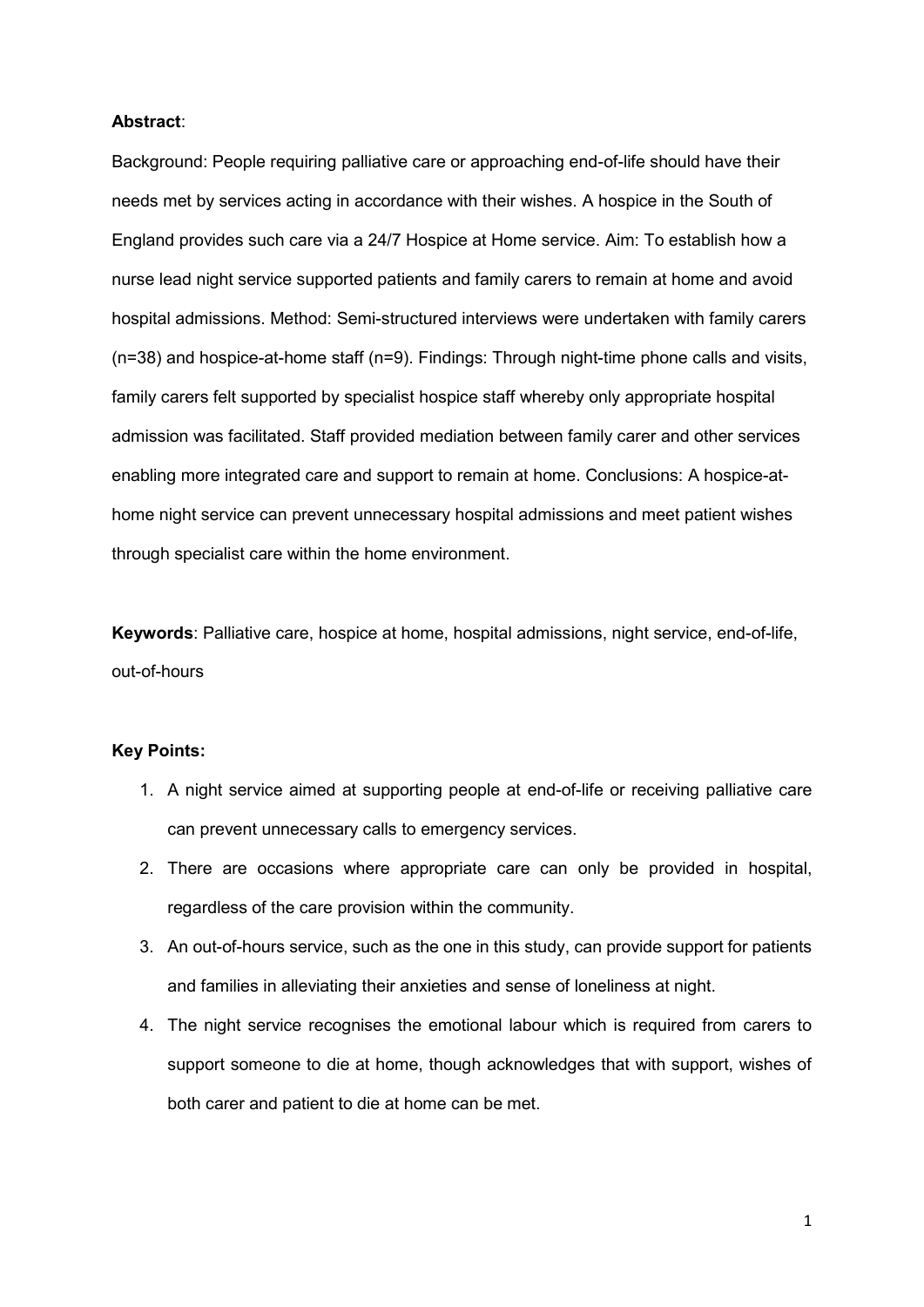5. Communication between the out-of-hours service, patient and carer, and other health and social care providers is essential to supporting people to die at home and avoid unnecessary admissions.

# **Reflective questions**

- 1. How can the communication between different end of life care services be improved to support people who wish to be cared for in the community?
- 2. What might cause feelings of anxiety for family members providing care for a person at end-of-life at night?
- 3. What occasions or health issues at end-of-life might result in a necessary stay in hospital or emergency call out?

# **Background**

Palliative and end-of-life care (PEOLC), is commonly considered as care delivered during the last year of life, that aims to: maintain patient comfort and relieve suffering; support illness management; and be holistic in approach (Sam et al, 2011). The priority from government and clinical guidance (LACDP, 2014; NHS, 2014; NICE, 2017) is for people receiving end-of-life care to be involved in that care, with services being person-centred, available day and night, and supporting people to meet expressed preferences, particularly regarding place of death (King et al, 2004; Carlebach and Shucksmith 2010; O'Brien & Jack 2010). Recommendations also call for greater quality and integration of care provision at end-of-life (IPPR, 2018).

A Dying Matters survey (2015) reported that 70% of people prefer to die at home, although around 46% currently die in hospital (NECIN, 2018), suggesting more could be done to support patients to die at home. The number of people dying at home in the UK has increased recently due to the COVID-19 pandemic (Bowers et al, 2020), with figures showing above five-year average figures (Office for National Statistics, 2020). However, dying at home is only preferred when families are well supported (NCSR, 2014), and pain can be managed (Robinson et al,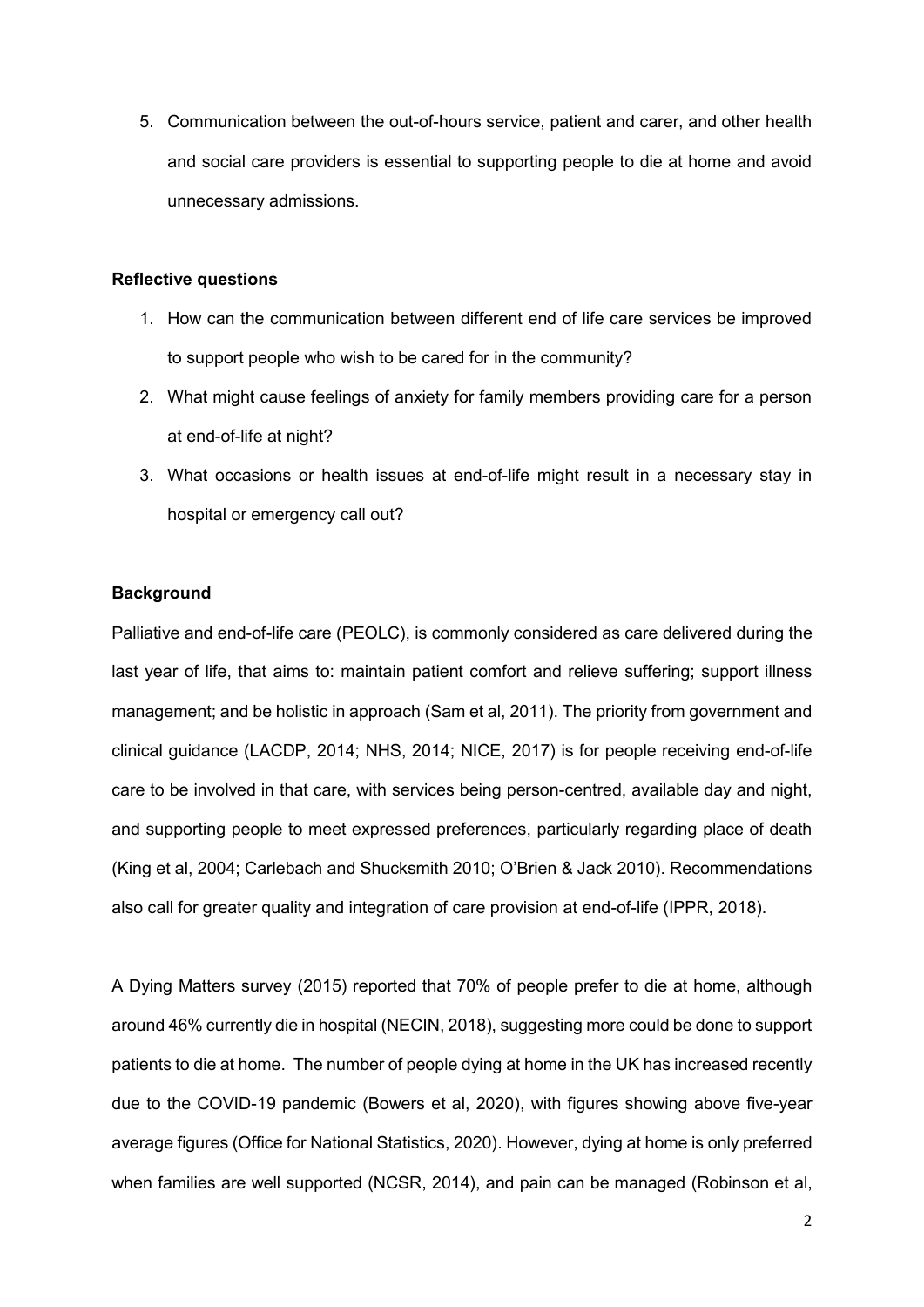2016). People wishing to die at home need access to a range of specialist care services, such as palliative and district nurse care, Marie Curie night sitters, doctor visits and family care provision (Gomes et al, 2015). While the literature identifies benefits to home-based PEOLC, through meeting patient and family's needs and preferences of care, and in cost savings (Grande et al, 2000; McCaffrey et al, 2013), there is inadequate evidence for its impact on hospital admissions and preferred place of death (PECPSP, 2015). The possibility of dying at home is improved by access to domiciliary care provision, to medical equipment and should result in a reduction of inappropriate use of hospital beds (Brazil et al, 2003; Gomes et al, 2015). Community or home-based PEOLC may reduce the number of unplanned hospital admissions and emergency department visits, thereby satisfying people's preferences and improving quality of death (Sutradhar et al, 2017; Wright et al, 2018).

This paper reports on a charitable hospice-at-home organisation in the South of England which provides specialist care for patients diagnosed with life-limiting illnesses, and their families. Through their 24/7 hospice-at-home service, patients can choose to receive practical nursing care at home, advice, and help to control symptoms, with the aim of avoiding unnecessary and unwanted hospital admissions. Initial overnight contact is by telephone, when a nurse will assess the call to determine the best course of action. There is a well established relationship with the hospice night team and the district nurses, as the localities served have an overnight district nurse service. At the beginning of each night the night team will flag any potential challenges and if the hospice team is with a patient when they receive another call, they can liase with the district nurses to ensure patients/families recieve appropriate input.

The hospice evaluated their night service to identify its impact on patients and/or family carers. Key aims were to identify whether and how the night service supported people's wishes to remain at home and explored staff and family carer perceptions of this care on hospital admissions.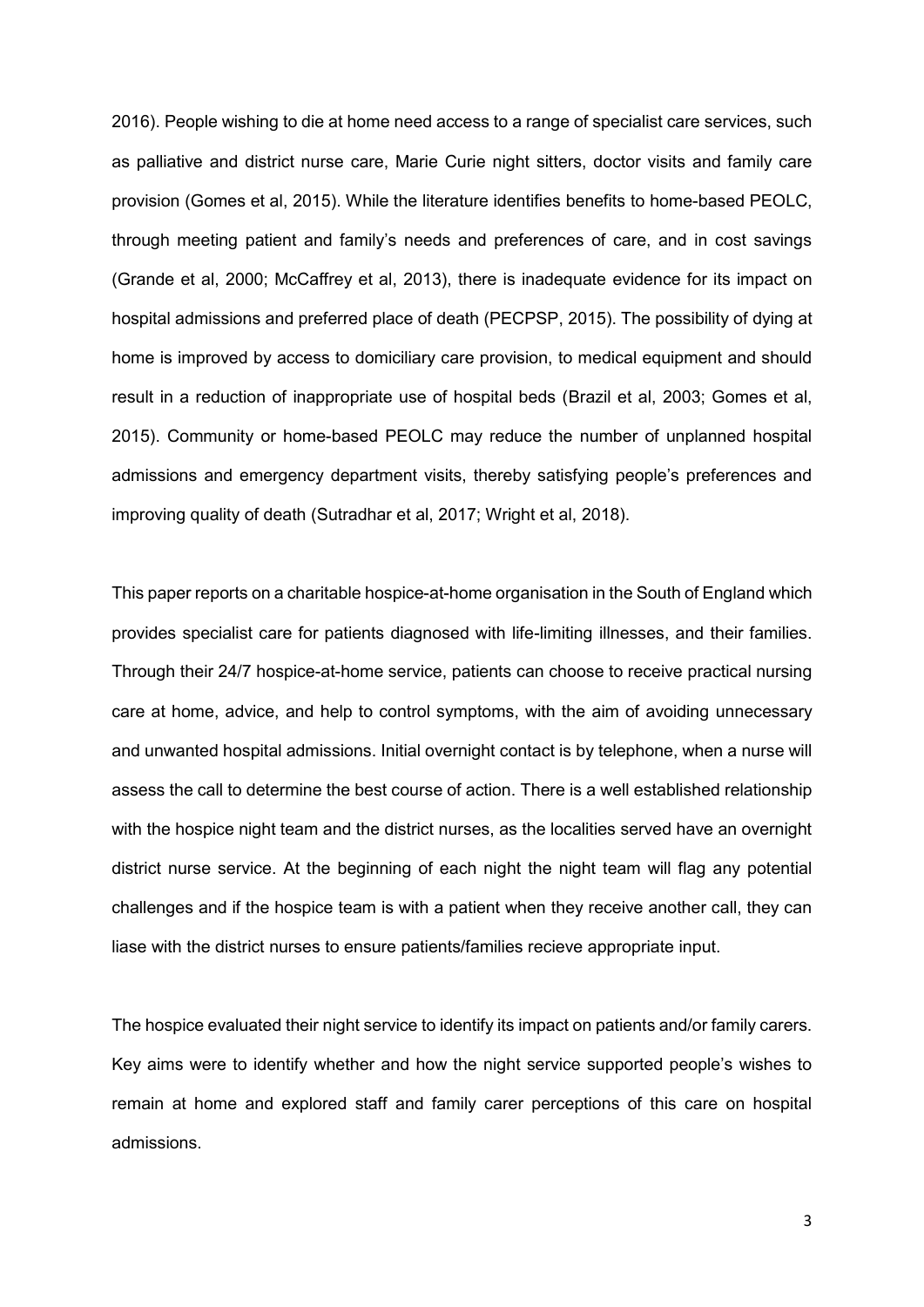## **Methods**

The evaluation was undertaken between July-December 2016, using a mixed-methods approach (Creswell and Creswell, 2018). This paper presents the qualitative findings from family carer and staff interviews to investigate their perceptions of care delivery and impact on ability to remain at home and avoid hospital admissions.

### *Family carer perspective*

Face-to-face semi-structured interviews were conducted with a purposive sample of current family carers (n=20). Participants were identified from patient records to ascertain those patients who had: contacted the night service during the data collection period; consented to take part in research; and were not deemed vulnerable by their care team (see Table 1). Participants were recruited and interviewed by hospice staff/volunteers who had no direct involvement with the provision of the participants' care. Staff and volunteers were involved as peer researchers, and were used because of their service knowledge and were sensitive to the situations encountered by PEOLC. The peer researchers were self-selecting to join the research and were trained in research methods (practical, ethical and methodological issues of conducting interviews) by two members of the research team who held strong track records in conducting research with seldom heard groups. Regular support was provided during data collection to ensure consistency in approach and manage any issues/concerns arising.

## Insert Table 1 here

*Telephone semi-structured interviews* were carried out to explore the views of former family carers, where a death had occurred in the last 12 months. Participants were recruited via a hard copy questionnaire, designed to support other aims of the study. Questionnaires were sent to 268 English speaking family carers and 84 completed questionnaires were returned. Participants were invited to partake in a follow-up interview providing a more in-depth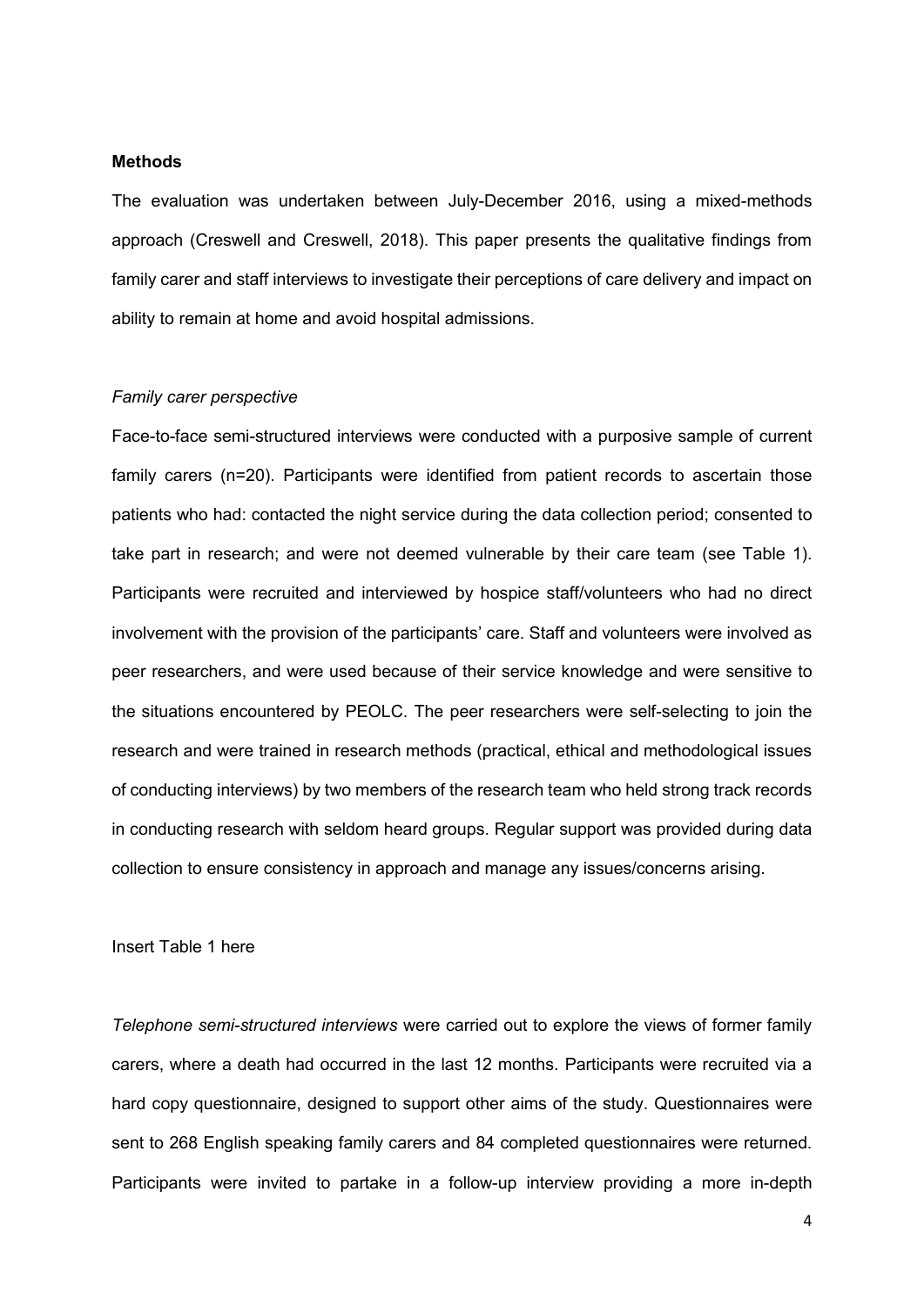exploration about their experiences. Following expressions of interest from participants, 18 interviews were conducted. Interviews were conducted by experienced university researchers and audio-recorded (see Table 2).

## Insert Table 2 here

#### *Staff perspectives*

Face-to-face and telephone interviews were conducted with a convenience sample of staff members, depending on availability. All staff working with/for the night service were invited to participate and nine agreed (see Table 3). Interviews were conducted by experienced university researchers and were audio-recorded.

## Insert Table 3 here

### *Data analysis*

Interviews were transcribed verbatim, anonymised and subject to thematic analysis, using Braun and Clark's (2006) six-step framework of familiarisation, generation of initial codes and identification, refining and naming of themes. Initial analysis was undertaken by the research team to identify potential themes, then co-analysed with hospice staff and volunteers via two analysis workshops, ensuring staff's tacit/contextual knowledge were included.

## *Ethical approval*

Ethical approval was gained from the relevant faculty ethics committee at the university conducting the research (REF: RGHaHC-04.05.2016) and governance approval was gained from the hospice. Participants engaged of their own volition, being fully informed prior to participation. Written and/or verbal consent was obtained for all interviews.

# **Results**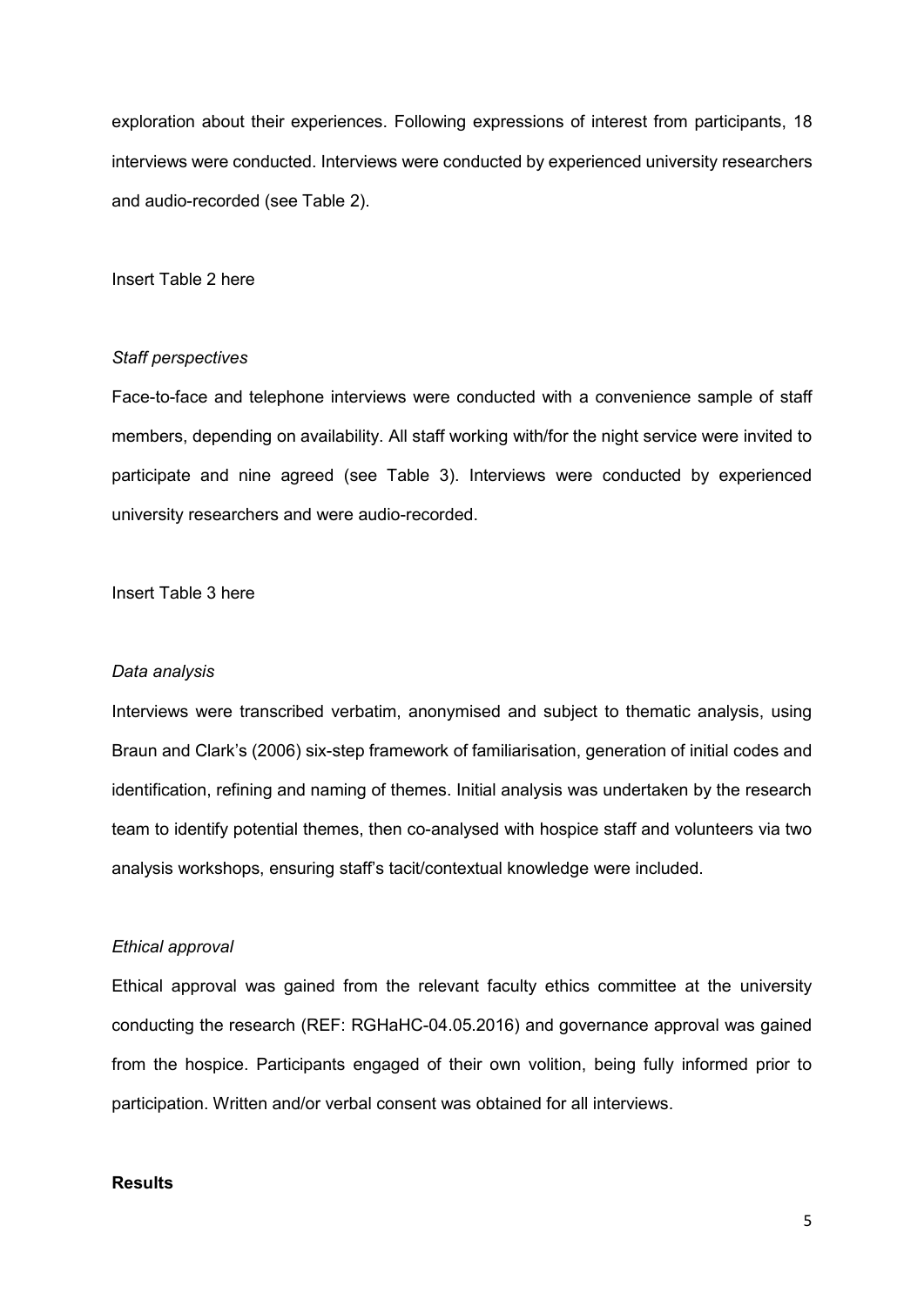The impact of accessing an overnight service and its effect on care decisions were discussed regarding meeting patient's wishes, appropriateness of hospital admissions, brokerage between services, and future care planning. Findings expand understandings of carer and staff perceptions of what it means to provide PEOLC overnight. Verbatim quotations are included, with a code for the interviewer, interview number, and who the quotation is from.

#### *Balancing needs, expectations and wishes*

There was a balance for the night service in meeting carer expectations and desires to maintain 'normality' at home, as well as supporting a sense of patient personhood until death. Family carers reported it was important in being guided through decision making and helping to meet patient's wishes to remain at home with "all the benefits of the nursing profession in [our] own home" (Former Carer, AW9).

*"…that was our biggest anxiety, to make sure that he [patient] didn't go to hospital, and the (night) service made it possible for that not to happen" (Former Carer, AW01)*

*…what I experience from the [service] nurses is an empathy with the person in the situation that they're in, with the suffering that they're in and obviously a very specialised knowledge in the drugs and the pain… (Carer, HB02)*

Family carers admitted that home care was challenging, involving a "huge learning curve" about medical conditions and managing emotional complexities of the caring role. However, meeting the patient's wishes was important in simultaneously relieving family carer difficulties. Therefore, requiring a balance in managing carer and patient needs. Having access to the night service was reported as vital to fulfilling this and providing the most appropriate care, at the same time as helping to reduce worries associated with home caring.

*"we needed to be equipped with as much information as we needed to get through the night, which I think we were able to do, and called on that night service when we felt that we were out of our depth" (Former Carer, AW01)*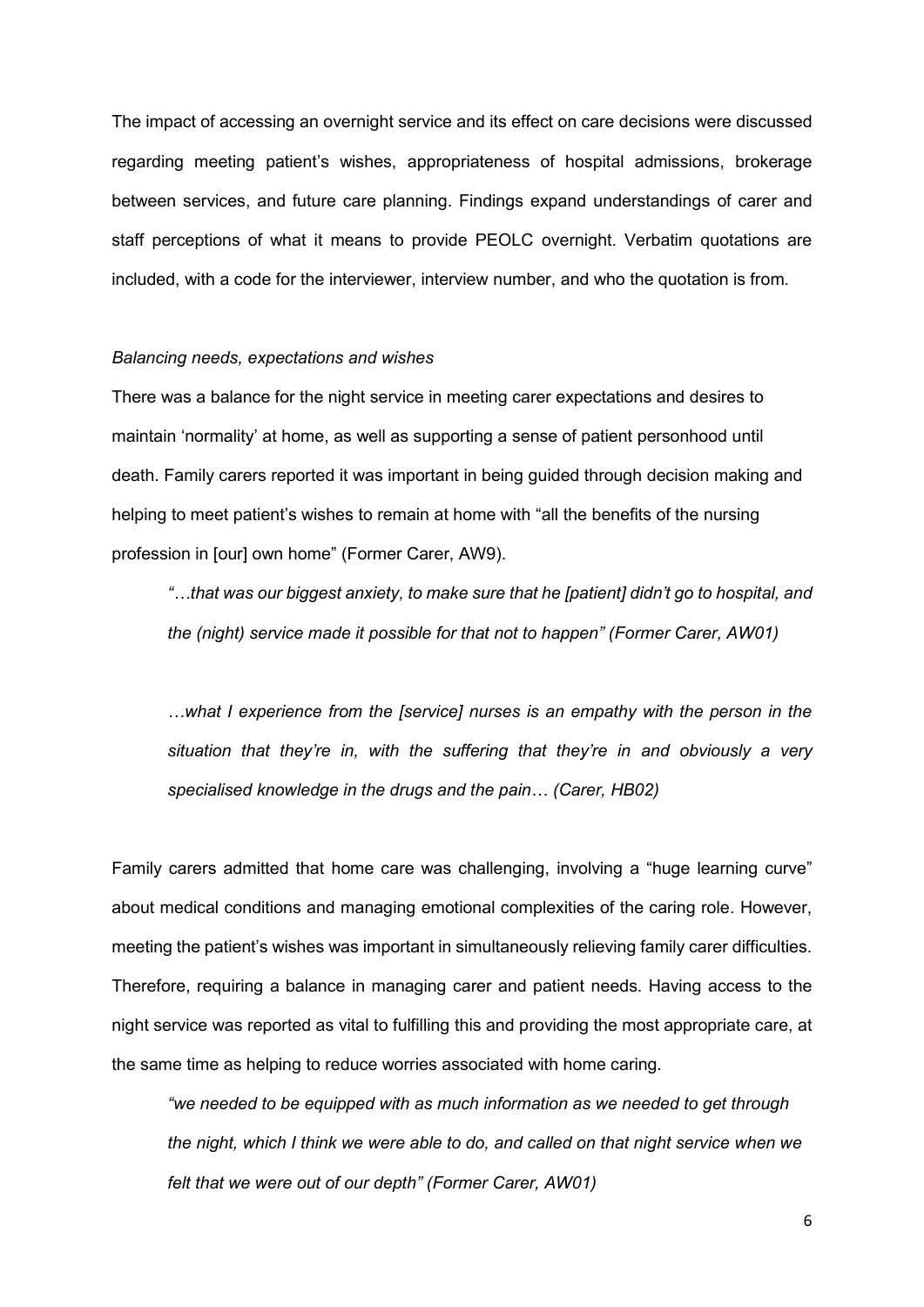*"…she had a syringe driver put in and for some reason two nights on the trot the syringe driver stopped working, so sort of like, you know, midnight I was having to sort of phone up…" (Carer, RA05)*

The challenge for staff was in part focused on dealing with family carer concerns, which were often heightened at night. Both staff and family carers described how, for carers, a sense of helplessness could pervade the night-time hours, which were said to pass slowly, and access to daytime services seemed far away.

*"…the night is, from a carers perspective, a gloomy period because you don't have the normal resources to call upon..." (Carer, HB03)*

*"it was lovely to just know somebody was at the end of the telephone, at the, you know, the darkest hours of the night when you think there's nobody around, everything's shut, you can't get help from anywhere, other than an ambulance which [patient] didn't want… and it's quiet too, you hear [patient's] breathing more, you hear you know, stuff that you wouldn't normally take any notice of, that you would just pass it by during the day, it's not as stressful in daylight hours." (Former Carer, AW03)*

Staff reported a key strength of the service was their ability to manage patient/carer concerns, offer reassurances and information/advice that could reduce worries and relieve symptoms. This offered a safety net and helped carers through these feelings. Staff felt they were reducing the impact of difficult circumstances that could exacerbate stress, carer burnout.

*"I think [the night service is] adding comfort to the family that there is somebody there they can talk to… and give them that reassurance." (Manager, JS07)*

*…it's about managing expectations, talking people through…, just getting them to be calm and just reassuring them, because I think we forget what a responsibility it feels*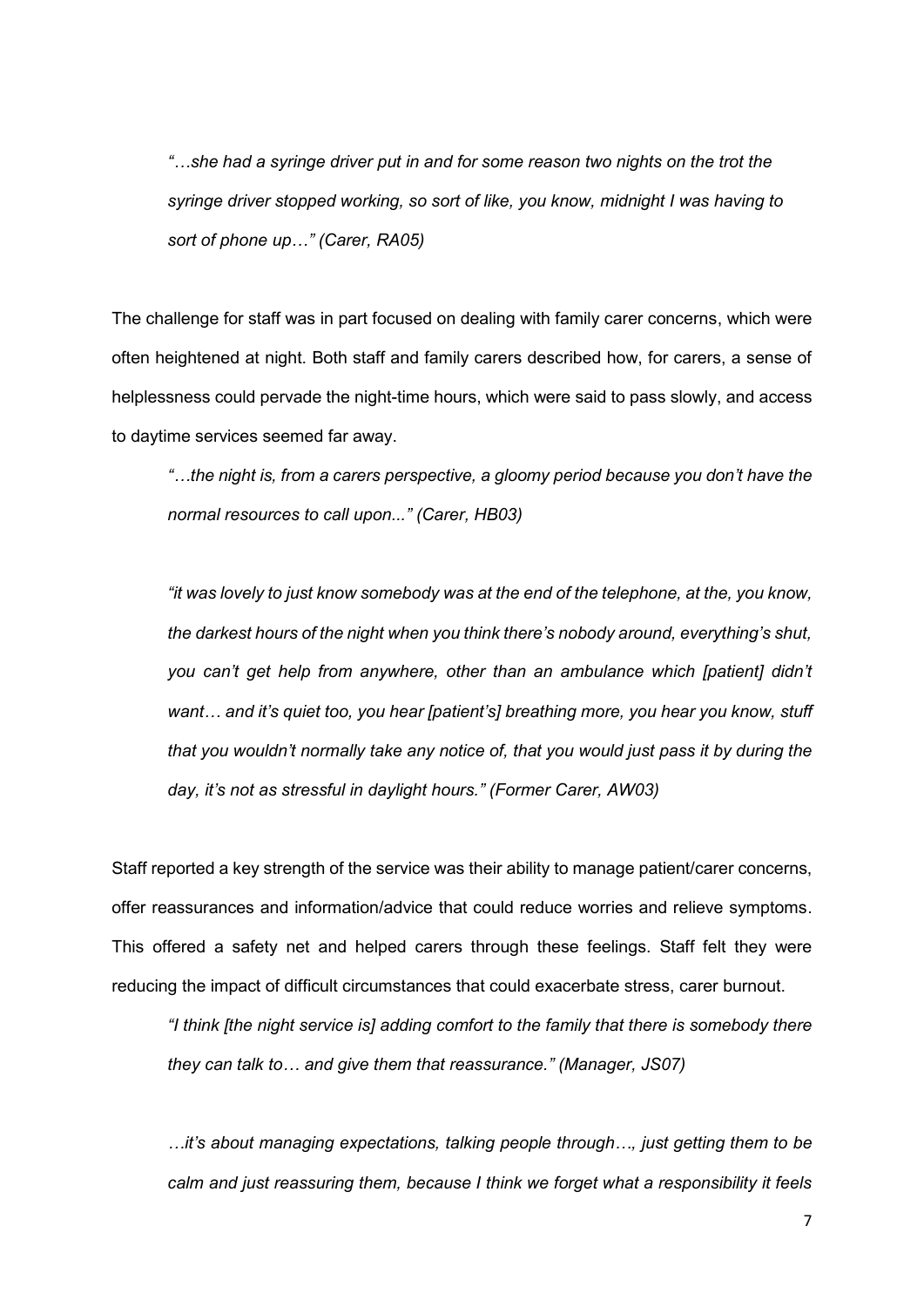*like having someone at home who's dying… for them it feels like it's all on them, they're on their own. (Day Nurse, JS03)*

A final balance that family carers faced was in deciding when to contact other services overnight. When prompted, carers (n=14) suggested they would contact the NHS emergency helplines (999/111), district nurses, out-of-hours doctor, local hospital or MacMillan services as an alternative to the overnight hospice service. However, some family carers reported this as a "last resort", fearing a hospital admission, or lengthy conversations describing the patient's condition to someone with no prior knowledge. Families felt this could be "distressing" and "disruptive". For these family carers, the overnight hospice service provided an alternative to calling on the emergency services, and were perceived to have a more direct connection to other services.

*'I rang the 111 number and they tend to send an ambulance out anyway…, but with the [service], there was a situation then when I rang and they felt perhaps a doctor should come, and the doctor came straightaway, it was under an hour, where with the 111 it was a bit more longwinded.' (Carer, SD02)*

# *Appropriateness of hospital admissions*

Family carers and staff acknowledged that some hospital admissions were necessary and appropriate, providing accounts of hospital admissions occurring that were perceived to be in the best interests of the patient's comfort, or resulted from a deterioration in their condition:

*"I'd had to phone 999 sometime before, because then he had to go into hospital with pneumonia." (Carer, RF03)*

*"I've taken her [patient] to A&E [Accident and Emergency] ... That's been temperature related because with the cancer, when you get to 38 degrees, then it's a trigger point… so I've had an ambulance out." (Current Carer, HP03)*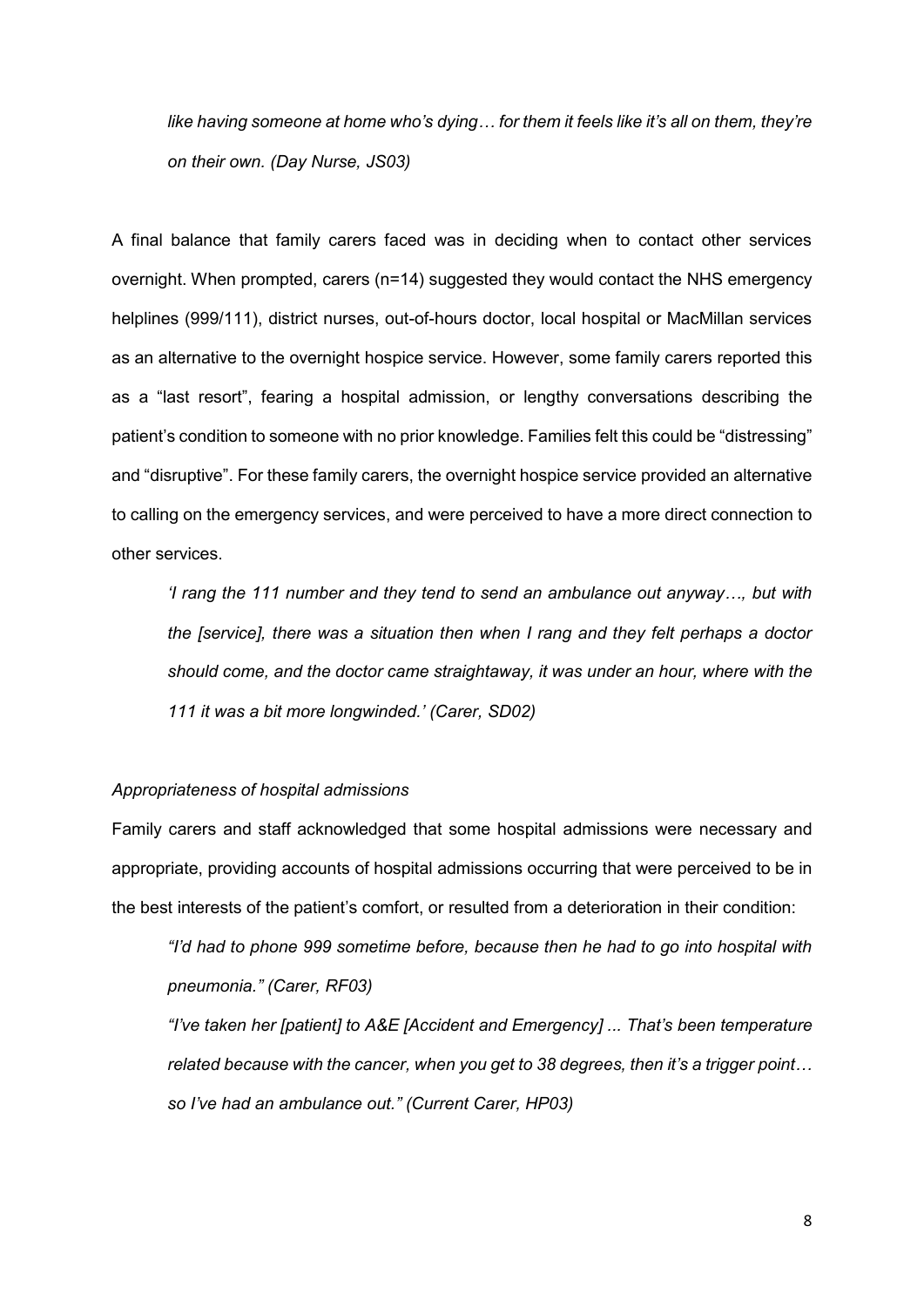Family carers reported that night service staff sometimes recommend calling an ambulance after assessing a patient's condition, viewing it in the patient's best interest. This resulted in an extended hospital stay for one patient, while another required a drip for extreme dehydration. Staff spoke of the complexities of illness at end-of-life, how conditions can change quickly and may require specialist medical attention not possible to provide at home, for example with specific cancer symptoms. Carers perceived the night service to offer a flexible approach, which could contribute to emergency service referrals, including the out-ofhours doctor and in-patient hospices.

### *Mediation between families and services*

There was a sense that staff, patients and carers needed to work together to ensure patients' wishes could be managed, in a quote below, one carer explained the complexities of navigating between services and accessing medication.

*"…you get blockages all the time between the [General Practitioner], between the nursing service, between chemists, you know, even getting prescriptions, you end up, you've got to go to the doctors to get the prescription, then you've got to find a chemist that has all these drugs and often they don't so you've got to wait for the next day…" (Former Carer, AW02)*

However, family carers acknowledged the close links the night service had with other services and valued their ability to navigate the complex health and social care systems on their behalf, ensuring timely care was provided:

*"And in the morning, [nurse name] came with a doctor because obviously they'd had the report back about the night and they gave [patient] an injection and he slept most of the morning." (Carer, HB03)*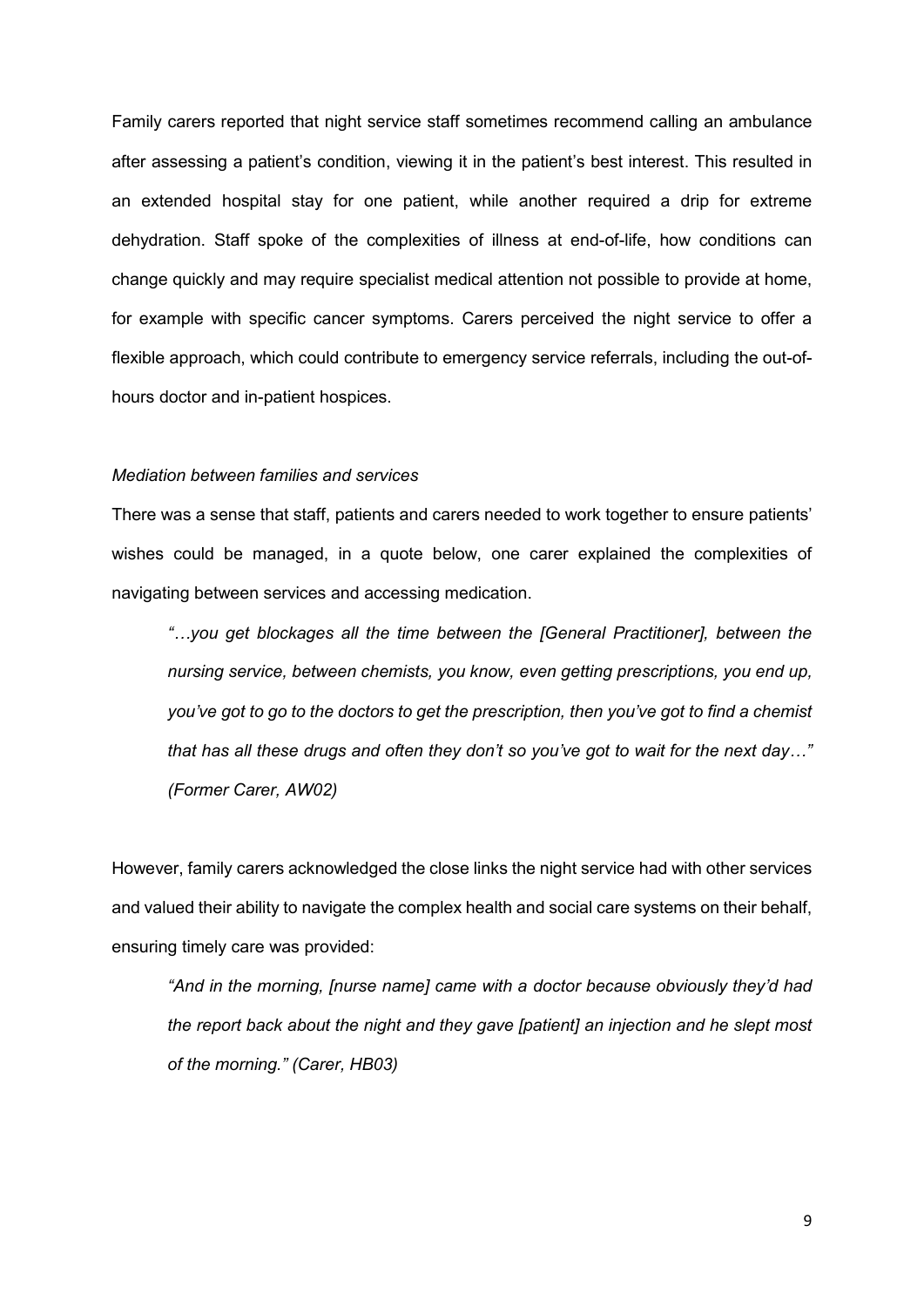Such brokerage by hospice staff related to managing and negotiating expectations. A staff member explained that families should be involved in the care decisions if inappropriate admissions are to be avoided.

*"…it's important that the patient and the family are involved in the conversations about hospital admission. I think maybe inappropriate admissions would be more because it's carer breakdown potentially, or not having lay carers in place to help support care packages… sometimes patients' families cannot cope, no matter what support is put in...* Sometimes that can go against what the patient wishes, so you try and broker that *and talk it through and … put in whatever support you can." (Day Nurse, JS03)*

#### *Future care planning*

The hospice works with patients and families enabling them to plan their PEOLC; such planning was reported as fluid, flexible and renegotiated as changes are experienced by patients/families. Staff reported that access to services influenced decisions of where to die and that hospice admission, rather than hospital admission, may provide more suitable care provision than the 'at home' service.

The need for conversations about PEOLC plans and 'do not resuscitate' orders were highlighted by staff. These were said to aid hospital avoidance, helping families make informed choices and staff to ensure the necessary paperwork were in order, enabling patient's wishes to be met. Staff identified that navigation through complex care pathways is not always straight forward, especially when the patient and family wishes differ or change. The role of the night team was identified as being able to action these plans when a crisis occurred overnight.

*"…the patient who we're supporting well at home, who we've planned and thought about, so we've got the just in case medications in, [and] do not resuscitate, we've had the conversation about where do you want to be and then they hit a crisis, I think the night staff are invaluable there because they'll help us keep that plan in place." (Clinical Nurse Specialist, JS01)*

10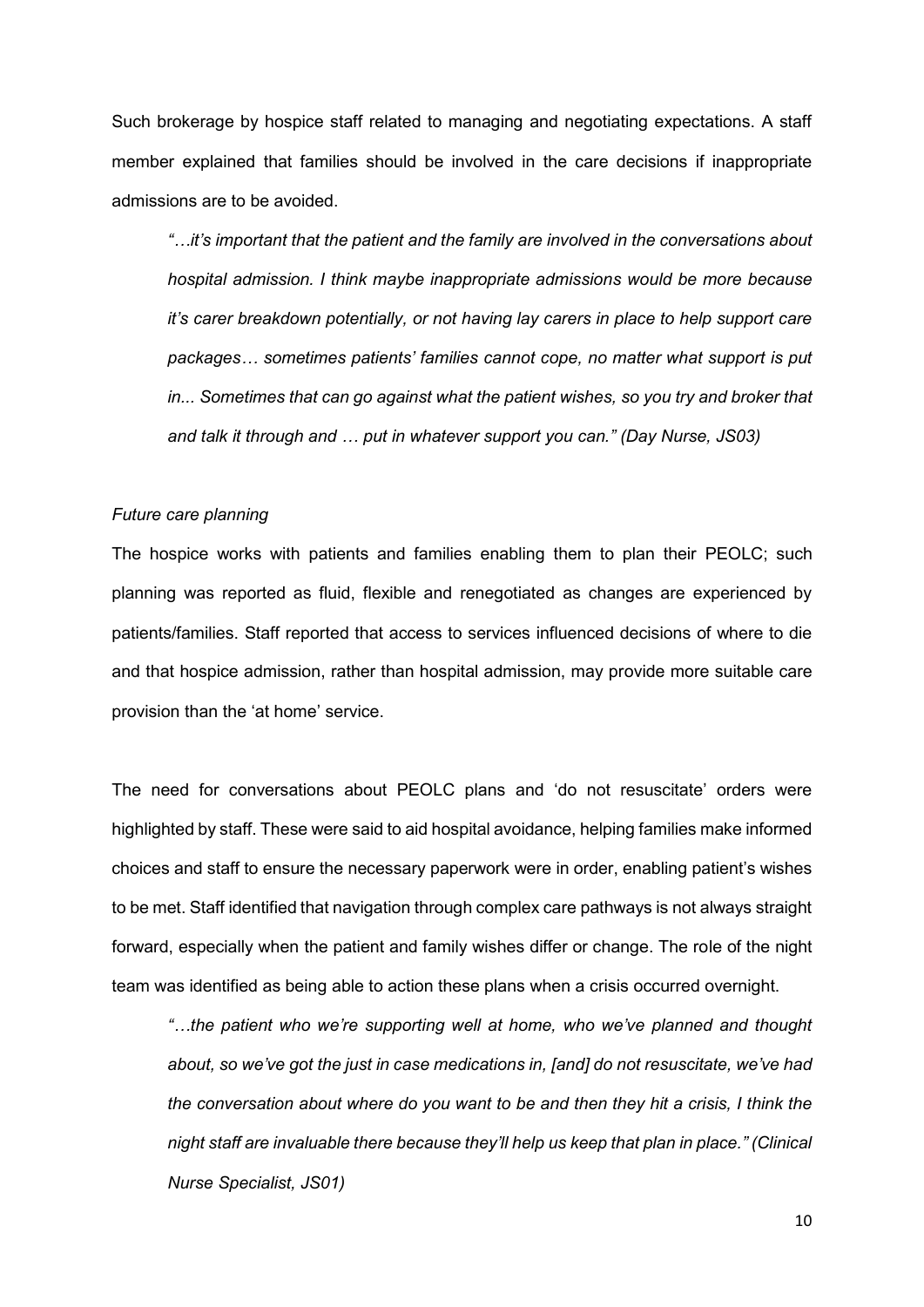### **Discussion**

This evaluation has contributed to knowledge on home care at end-of-life, expanding understandings of what it means to provide home-based PEOLC, together with evidence that hospital admissions were perceived, by both family carers and staff, to be preventable with the support of an overnight nursing service. However, it was acknowledged that some hospital admissions are clearly necessary and appropriate regardless of overnight care provision. The current study also developed understanding of the ways a dedicated overnight service can support PEOLC.

The night service was found to support the patients' sense of personhood and choice to die at home, enabling as good a quality of life as possible before death, something many value about end-of-life care (Pollock, 2015). An overnight service, as in this study, can mitigate the potentially negative perceptions about dying at home, i.e. that it can be lonely, painful and distressing (Pollock, 2015). The night service recognised that caring for someone dying at home requires considerable emotional labour and that support jointly for the patient and family carers is invaluable in relieving that sense of loneliness, which is often worse at night. Unexpected hospital admission may be more likely to occur out-of-hours because of the increased anxiety that timely care cannot be obtained (King et al, 2004). A lack of out-of-hours services is a major factor that can result in an admission to hospital during the last days of life (O'Brien and Jack, 2010). Additionally, carer anxiety can be reduced with out-of-hours provision and good communication (King et al, 2004; Aparicio et al, 2017; Hutchinson and Van Wissen, 2017), particularly if services know about the patient prior to a visit or having medication available out-of-hours (King et al, 2004). The complexity of PEOLC and the potentially rapid changes in condition that may occur can challenge community care, which can be perceived as not being responsive (Robinson et al, 2015), however, the findings from this study would suggest that a dedicated 24/7 provision can be responsive to these challenges, particularly in reducing anxieties and carer burden. One aspect that emerged from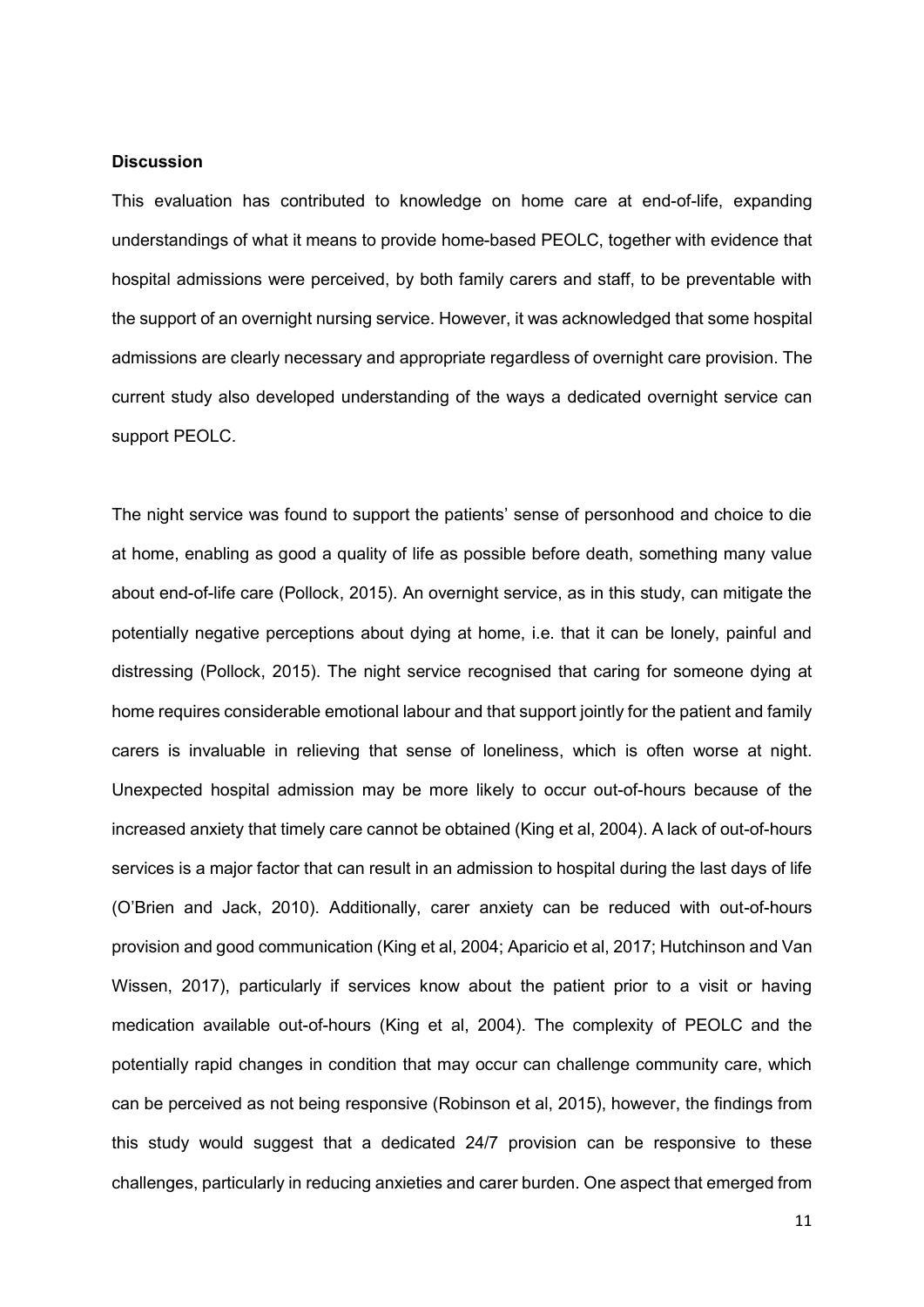this study was the potential for carers and patients to be hesitant in calling overnight services, initially (Sixsmith et al., 2017). As this study finds, access to care and support overnight can minimise unnecessary hospital admissions and be integral to symptom management. A recommendation derived from the current study is that services, such as hospice-at-home outreach services, or community/district nurses need to provide greater assurances for patients that calling a service overnight is an appropriate and welcomed response to relieve patient or carer distress and perhaps reduce calls to emergency services.

Studies suggest a greater likelihood of high levels of carer burden when caring at home until death, and that this has a greater chance of resulting in carer depression, stress, isolation and health problems (Carlebach and Shucksmith, 2010; Jack et al, 2016; Horsfall et al, 2017). Carer burden may result in unnecessary hospital admissions (King et al, 2004; Brodaty and Donkin, 2009), suggesting that out-of-hours PEOLC services should work to minimise carer burden and consequently minimise unnecessary hospital admissions (Kristjanson et al. 2004; Aparicio et al, 2017). Staff from the present study identified this as an essential part of their service, and felt that carer burden could be mitigated with open discussions to keep family members informed of what impact home care could have. Being involved in care and decisionmaking is an important aspect of care provision, particularly ensuring that families understand how an individual's condition may progress (DoH, 2008). Such conversations have previously been considered challenging in the hospital environment (Robinson et al, 2014). As such it is recommended that the provision of a quality at-home service should enable these conversations to become more integrated in the care process, with all care providers involved to maximiase consistency across services. It is also recommended that services reinforce the message that day or night calls for emotional support, to relieve anxiety of patients and their informal or family carers, are an important and relevant part of PEOLC.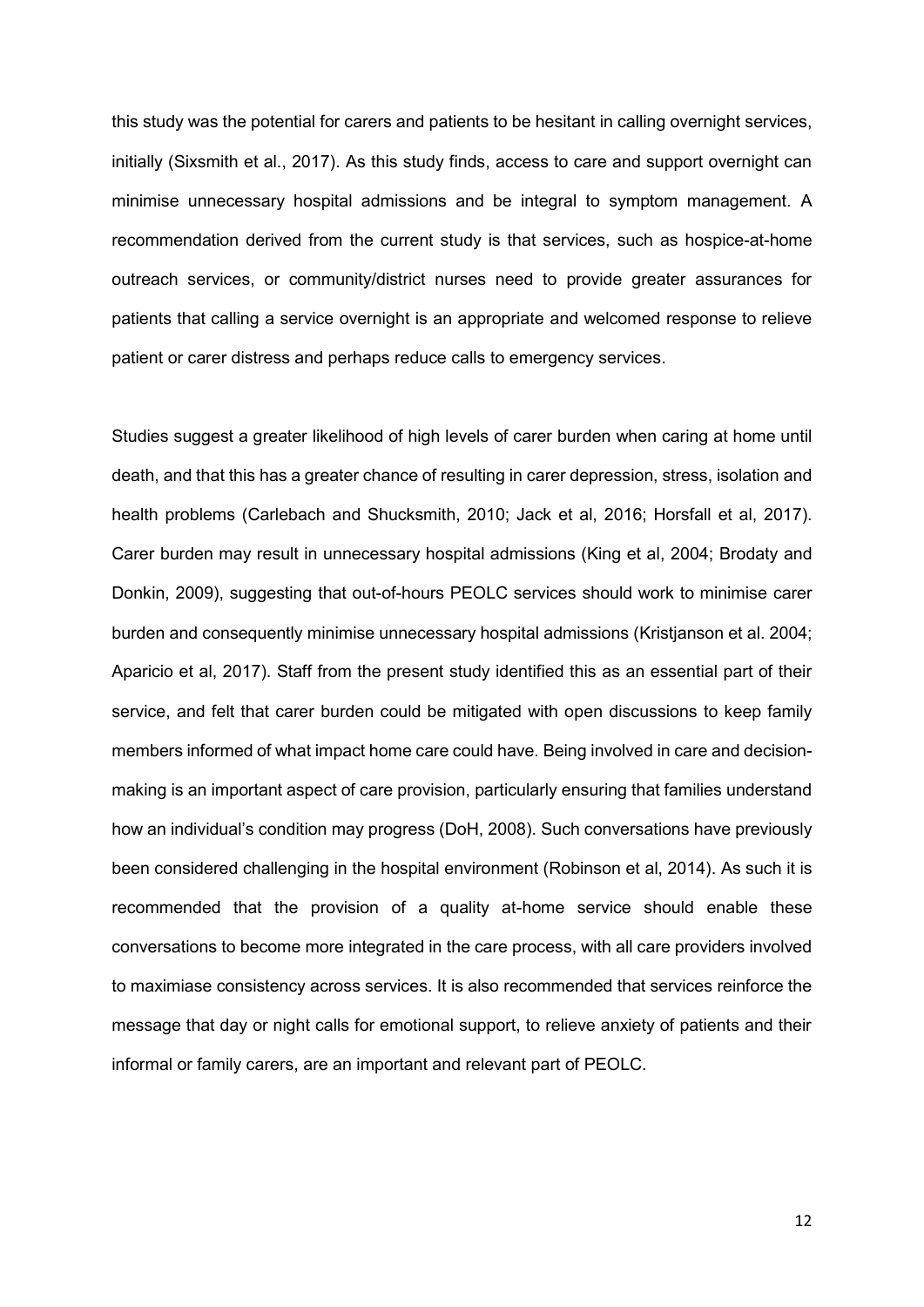Part of these discussions involved talking about advance care planning and having relevant paperwork and care decions in place. A part of these discussions is to ensure timely and effective symptom management and use of medication at end of life (Bowers and While, 2019). Symptom relief was a key factor of care and support for the overnight service and included in the advanced care planning with the provision of "just in case drugs" and anticipatory prescribing which enabled staff to meet the needs of patients out of hours.The Institute for Public Policy Research report on end-of-life (2018) makes recommendations for holding conversations about death and dying with families. These conversations need to occur early following the diagnosis to adequately meet patient's wishes, particularly as changes in a patient's condition can fluctuate and needs change. Conversations around end-of-life care are crucial so that advance planning is put in place (Wilson and Birch, 2017), and anticipatory prescribing can be considered that meets the patient's preferences (Bowers and While, 2019). Government and clinical guidance (NHS, 2014; DoH, 2014; RCP, 2016) advocate for end-oflife care planning to ensure that people can express choices of where and how they want to die, so that services are aware of refusal of treatment, for example. Part of these conversations are an understanding of the potential progression of symptoms to inform decisions on symptom management and use of medication (Bowers and While, 2019). These conversations can also be aided by carer understandings and knowledge of PEOLC and what it means to care for someone at home. Families in this study reported on the learning curve about end-of-life care, often through experiencing different situations, dealing with medication management, and on the support received from staff, who included nurse prescribers and/or close liaisons with general practitioners or district nurses. There is potential to develop further understandings of how carers can be supported, and training could be offered to support home care. Another factor in the improved provision of care is the use of "just in case" medication which is invaluable for out of hours use. The night team has a nurse prescriber and as the hospice is a nurse lead organisation, plans include increasing the number of nurse prescribers as this will allow reactive care as well as remaining proactive. With further nurse prescribers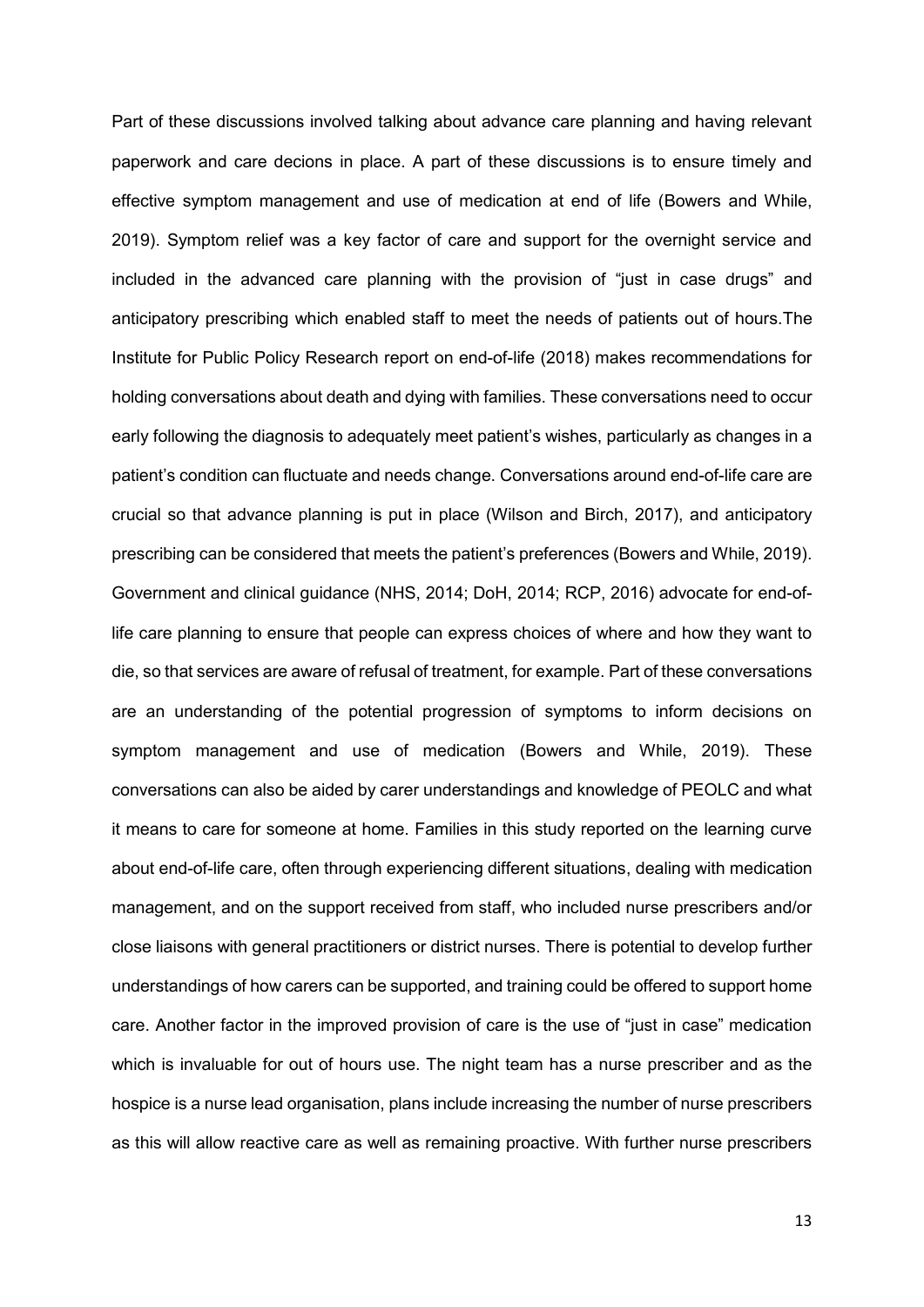on staff, this may also alleviate pressuers on district nurse prescribers or out of ours doctors to attend.

This is also important for inter-professional working, as systems and processes may differ resulting in tensions in care decisions (Keane et al, 2017). Brettell et al's (2018) review of outof-hours primary care end-of-life contacts report on the pressure these can put on doctors' services. Therefore, a collaborative, multi-stakeholder approach to end-of-life care can provide a more efficient and holistic way to treat patients and meet their needs, as well as reducing the potential burden on other, already stretched services.

# **Limitations**

Using peer researchers could have impacted on the experiences participants shared. However, peer researchers can be a positive way of undertaking research, eliciting insights through tacit knowledge and experience which enhances data collection (Lushey and Munro, 2014). With appropriate training and ongoing support (Lushey and Munro, 2014), they can be an asset. Peer researchers in this study were therefore provided training to ensure a rigorous approach to the data collection/analysis.

## **Conclusion**

PEOLC is constituted of a complex interplay of different services to support a range of physical, psychological and social needs across a range of hospital to home settings. A homebased night service can enhance the quality of care, preventing calls to the emergency services through provision of support for patients and families in alleviating their anxieties and sense of loneliness at night, and provision of appropriate care and treatment. However, there are occasions where care needs can only be provided in hospital, regardless of the community care provision. A clear recognition of the synergy between community and acute care is therefore required to support decision making and ensuring staff are sufficiently skilled to support patients and their families out-of-hours. The stresses of emotional labour experienced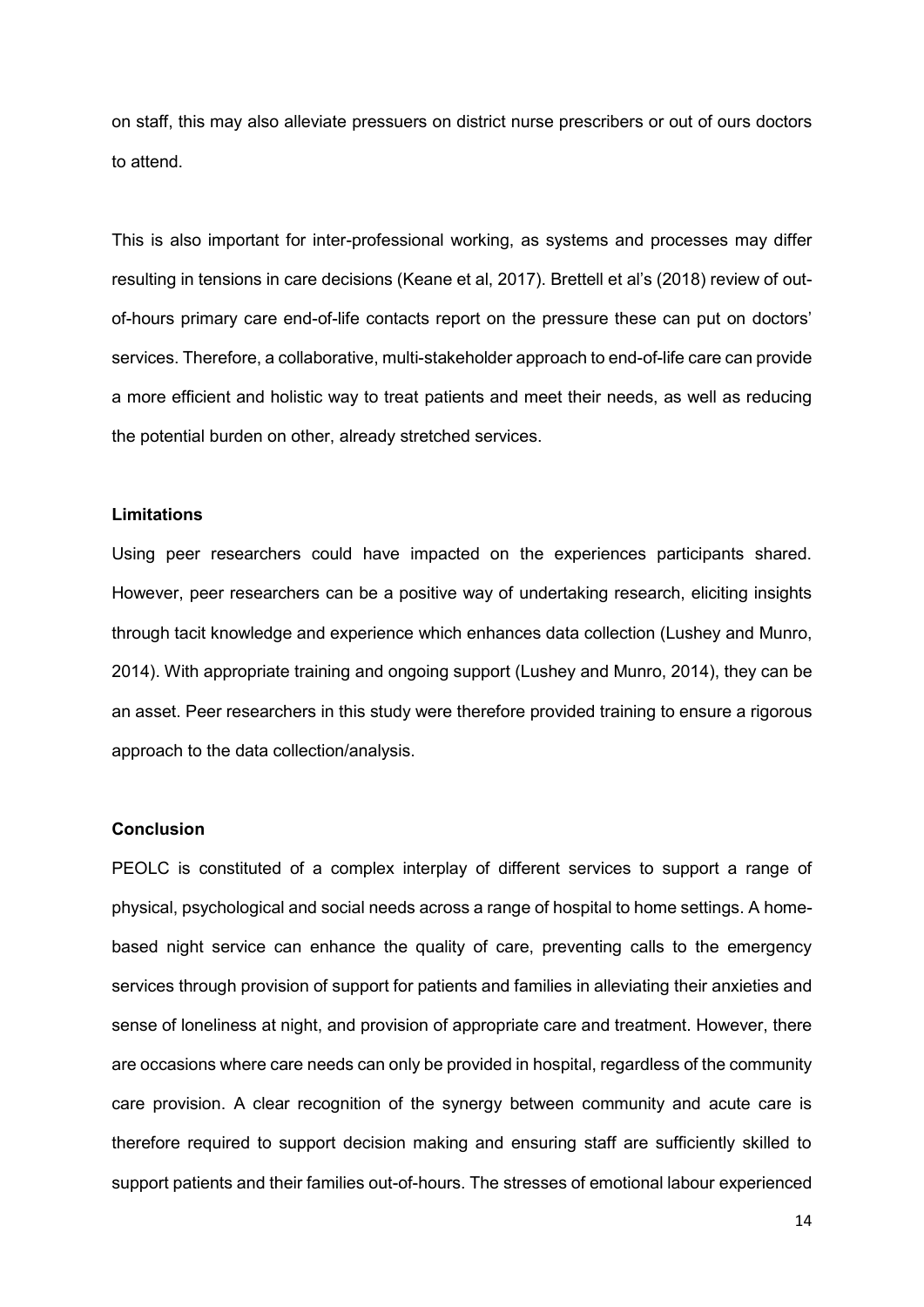by carers when supporting someone to die at home, was recognised, being especially difficult to address at night time when worries magnify and service support is less available. However, with day and night time support provided, carer and patient wishes to die at home can be met. This is an important point to emphasise as patients and families who live in localities without home-based night services may be disadvantaged. Such worries can be alleviated through phone call support or increasingly on video conferencing platforms (as the COVID pandemic has highlighted), and as such, NHS in localities without hospice-at-home night-time outreach support should be encouraged to develop accessible day and night remote support. A further point is that communication between out-of-hours services, patient and carer, and other health and social care providers is essential in supporting people to die at home and avoid unnecessary hospital admissions. The challenge arises in how best to support communication between different end-of-life services so that they can best support people who wish to be cared for in the community. This study found that only through open and sometimes difficult discussions, and a skilled and confident staff, can patient's wishes and needs be met.

# **References**

Antunes B, Bowers B, Winterburn I, Kelly M, Brodrick R, Pollock K, Majumder M, Spathis A, Lawrie I, George R, Ryan R, Barclay B. Anticipatory prescribing in community end-of-life care in the UK and Ireland during the COVID-19 pandemic: online survey. BMJ Support Palliat Care. 2020; 10:343-349. https://doi.org/10.1136/bmjspcare-2020-002394.

Aparicio M, Centeno C, Carrasco JM, Barbosa A, Arantzamendi M. What are families most grateful for after receiving palliative care? Content analysis of written documents received: a chance to improve the quality of care. BMC Palliat Care*.* 2017; 16 DOI: 10.1186/s12904-017- 0229-5.

Bowers B, While A. Getting anticipatory prescribing right in end-of-life care. Br J Community Nurs. 2019; 24(6):274-277. doi: 10.12968/bjcn.2019.24.6.274. PMID: 31166772.

Brazil K, Bédard M, Wilson K, Hode M. Caregiving and its impact on families of the terminally ill. Aging Mentl Health. 2003; 7:376-382. doi: 10.1080/1360786031000150649.

15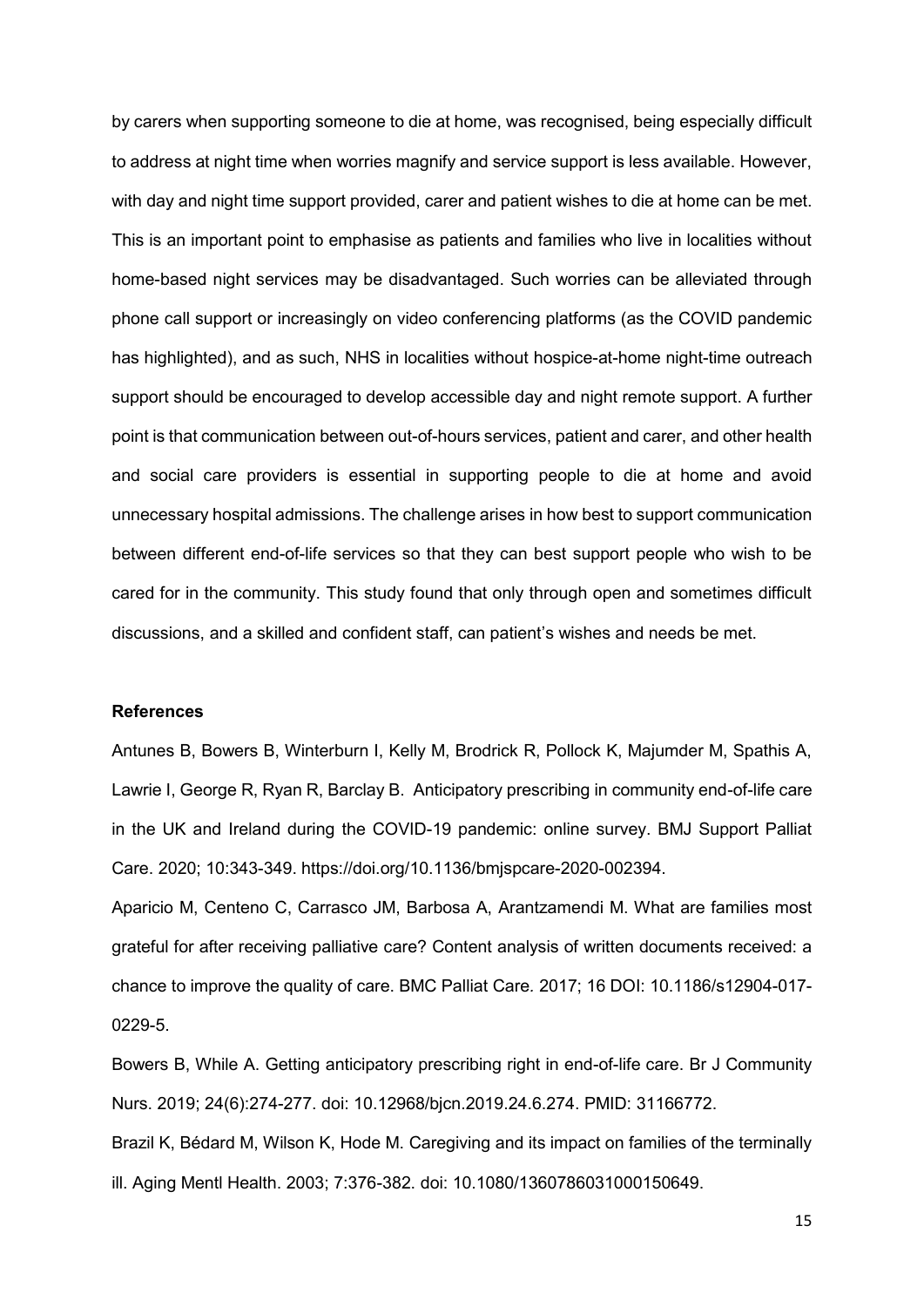Brettell R, Fisher R, Hunt H, Garland S, Lasserson D, Hayward G. "What Proportion of Patients at the End of Life Contact Out-of-hours Primary Care? A Data Linkage Study in Oxfordshire." BMJ Open. 2018; 8(4):E020244 [https://doi.org/10.1136/bmjopen-2017-020244.](https://doi.org/10.1136/bmjopen-2017-020244)

Brodaty H, Donkin M. Family caregivers of people with dementia. Dialogues Clin Neurosci. 2009; 11(2):217–228.

[BSAS] British Social Attitudes Survey. British Social Attitudes. 2012. [http://bsa-](http://bsa-30.natcen.ac.uk/media/36320/bsa_30_dying.pdf)[30.natcen.ac.uk/media/36320/bsa\\_30\\_dying.pdf](http://bsa-30.natcen.ac.uk/media/36320/bsa_30_dying.pdf) (accessed 27 June 2020).

Carlebach S, Shucksmith J. A review of an out-of-hours telephone support service for palliative care patients and their families. Int J Palliat Nurs. 2010; 16(9):445-450.

Creswell JW, Creswell JD. Research design: qualitative, quantitative, and mixed methods approaches. 2018. London (UK): Sage Publications Ltd.

Dalkin S, Lhussier M, Jones D, Phillipson P, Cunningham W. Open communication strategies between a triad of 'experts' facilitates death in usual place of residence: A realist evaluation. 2018; Palliat. Med. 32:980-989.

[DoH] Department of Health. End-of-life Care Strategy – promoting high quality care for all adults at the end-of-life. 2008. London (UK): Department of Health.

Dying Matters. Frequently Asked Questions. 2015. <http://www.dyingmatters.org/page/frequently-asked-questions> (accessed 30 June 2020).

Horsfall D, Leonard R, Rosenberg JP, Noonan K. Home as a place of caring and wellbeing? A qualitative study of informal carers and caring networks lived experiences of providing inhome end-of-life care. Health Place. 2017; 46:58-64.

Hutchinson AL, Van Wissen KA. Home to die from the intensive care unit: A qualitative descriptive study of the family's experience. Intensive Crit Care Nurs. 2017; 43: 116-122. DOI: 10.1016/j.iccn.2017.07.008.

Gomes B, Calanzani N, Koffman J, Higginson J. Is dying in hospital better than home in incurable cancer and what factors influence this? a population-based study. BMC Med. 2015; 13(235): doi: 10.1186/s12916-015-0466-5.

16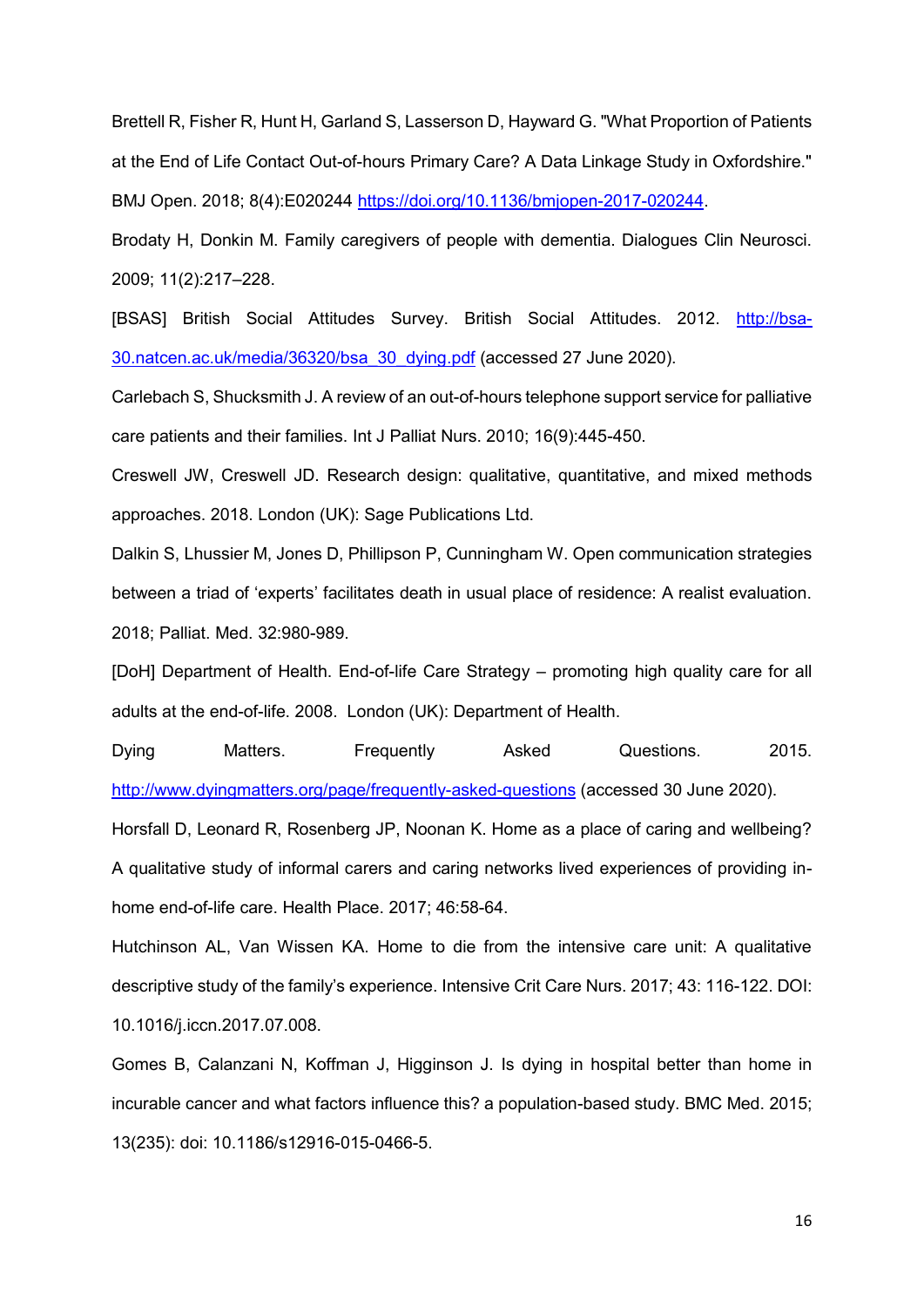Grande GE, Todd CJ, Barclay SIG, Farquhar MC. 2000. A randomized controlled trial of a hospital at home service for the terminally ill. Palliat Med. 14(5):375-385.

Jack BA, Mitchell TK, Cope LC, O'Brien MR. Supporting older people with cancer and life‐ limiting conditions dying at home: A qualitative study of patient and family caregiver experiences of Hospice at Home care. J Adv Nurs. 2016; 72(9):2162*-*2167.

Keane B, Bellamy G, Gott M. General practice and specialist palliative care teams: an exploration of their working relationship from the perspective of clinical staff working in New Zealand. Health Soc Care Community. 2017; 25(1):215-223.

King N, Bell D, Thomas K. Family carers' experiences of out-of-hours community palliative care: a qualitative study. Int J Palliat Nurs. 2004; 10:76-83.

Kristjanson LJ, Cousins K, White K, Andrews L, Lewin G, Tinnelly C, Asphar D, Greene R. Evaluation of a night respite community palliative care service. Int J Palliat Nurs. 2004; 10(2):84-90.

[LACDP] Leadership Alliance for the Care of Dying People. One chance to get it right. Improving people's experience of care in the last few days and hours of life. 2014. London (UK): UK Government.

Lushey C, Munro ER. Peer research methodology: an effective method for obtaining young people's perspectives on transitions from care to adulthood? Qual Social Work. 2014; 14:522- 537.

McCaffrey N, Agar M, Harlum J, Karnon J, Currow D, Eckermann S. Is home-based palliative care cost-effective? an economic evaluation of the palliative care extended packages at home (PEACH) pilot. BMJ Support Palliat Care. 2013; 3(4):431–435.

[NECIN] National End-of-life Care Intelligence Network. Data Sources: Place of Death. 2018. [http://www.endoflifecare-intelligence.org.uk/data\\_sources/place\\_of\\_death](http://www.endoflifecare-intelligence.org.uk/data_sources/place_of_death) (accessed 27 June 2020).

[NHS] NHS England. NHS England's Actions for End-of-life Care 2014-2016. 2014. London (UK): NHS England.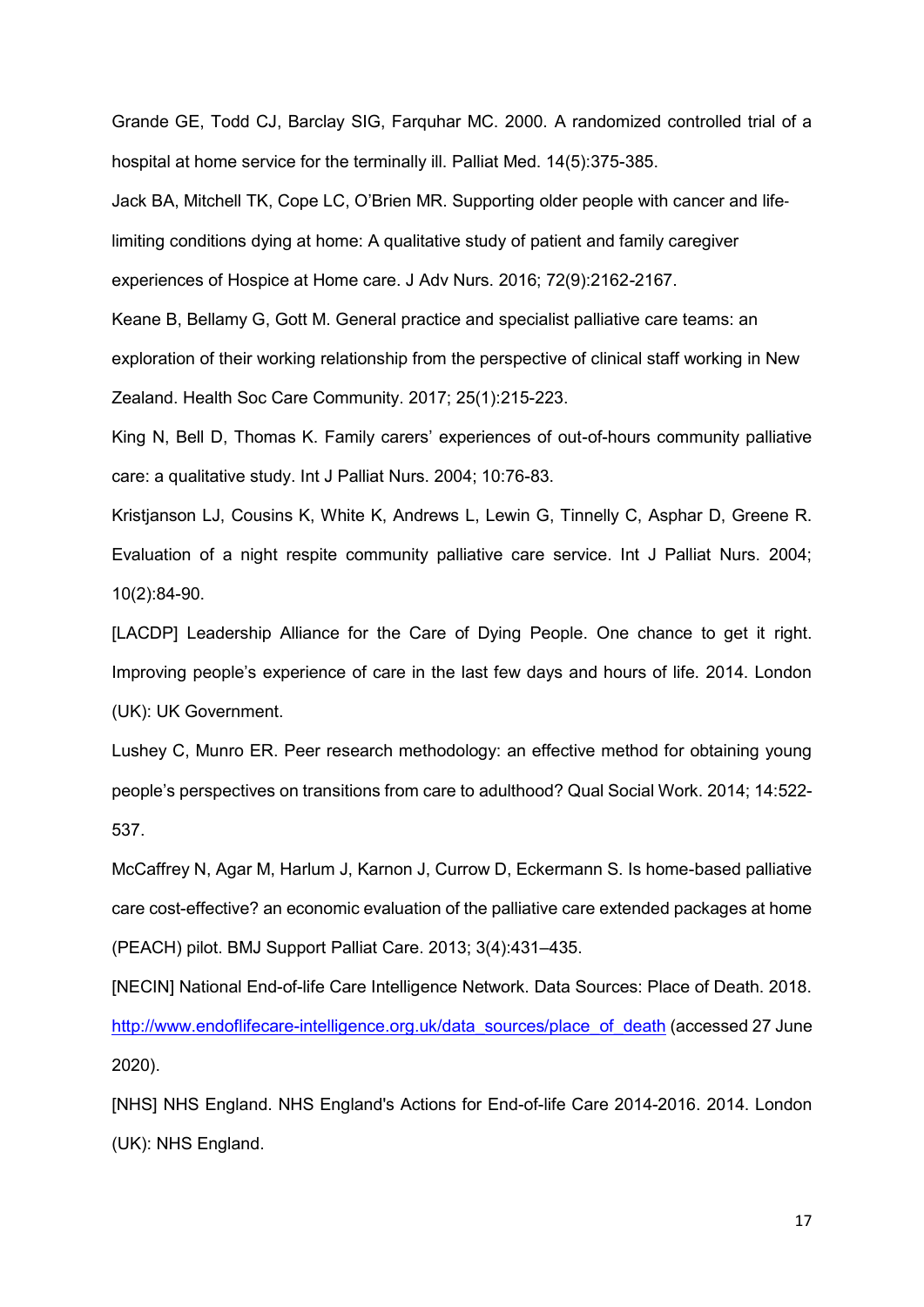[NICE] National Institute for Health and Care Excellence. Care of dying adults in the last days of life. 2017.<https://www.nice.org.uk/guidance/qs144> (accessed 30 June 2020).

O'Brien M, Jack J. Barriers to dying at home: the impact of poor co-ordination of community provision for patients with cancer. Health Soc Care Com. 2010; 18(4):337–345.

Office for National Statistics. Deaths registered weekly in England and Wales, provisional: week ending 16 October 2020. [https://www.ons.gov.uk/peoplepopulationandcommunity/birthsdeathsandmarriages/deaths/b](https://www.ons.gov.uk/peoplepopulationandcommunity/birthsdeathsandmarriages/deaths/bulletins/deathsregisteredweeklyinenglandandwalesprovisional/weekending16october2020) [ulletins/deathsregisteredweeklyinenglandandwalesprovisional/weekending16october2020](https://www.ons.gov.uk/peoplepopulationandcommunity/birthsdeathsandmarriages/deaths/bulletins/deathsregisteredweeklyinenglandandwalesprovisional/weekending16october2020)

(accessed 30 October 2020).

[PECPSP] Palliative and End-of-life Care Priority Setting Partnership. Putting patients, carers and clinicians at the heart of palliative and end-of-life care research. 2015. London (UK): Priority Setting Partnerships.

Pollock K. Is home always the best and preferred place of death? BMJ. 2015; 351:h4855.

[RCP] Royal College of Physicians. End-of-life care audit – dying in hospital. National report for England 2016. 2016. London (UK): Royal College of Physicians.

Robinson J, Gott M, Ingleton C. Patient and family experiences of palliative care in hospital: What do we know? An integrative review Palliat. Med. 2014; 28(1):18–33.

Robinson J, Gott M, Gardiner C, Ingleton C. A qualitative study exploring the benefits of hospital admissions form the perspectives of patients with palliative care needs. Palliat. Med. 2015; 29(8):703–710.

Robinson J, Gott M, Gardiner C, Ingleton C. The 'problematisation' of palliative care in hospital: an exploratory review of international palliative care policy in five countries. BMC Palliat Care. 2016;15(64): https://doi.org/10.1186/s12904-016-0137-0.

Sam E, Chapman S, Hayes A, Smith T. Commissioning end-of-life care, initial actions for new commissioners. 2011. London (UK): National Council for Palliative Care and the National Endof-life Care Programme.

Sixsmith J, Ward A, Youell J. Exploring the value of providing responsive and home-based end-of-life care: A study of the Rennie Grove Night Service. 2017 Buckinghamshire: Rennie

18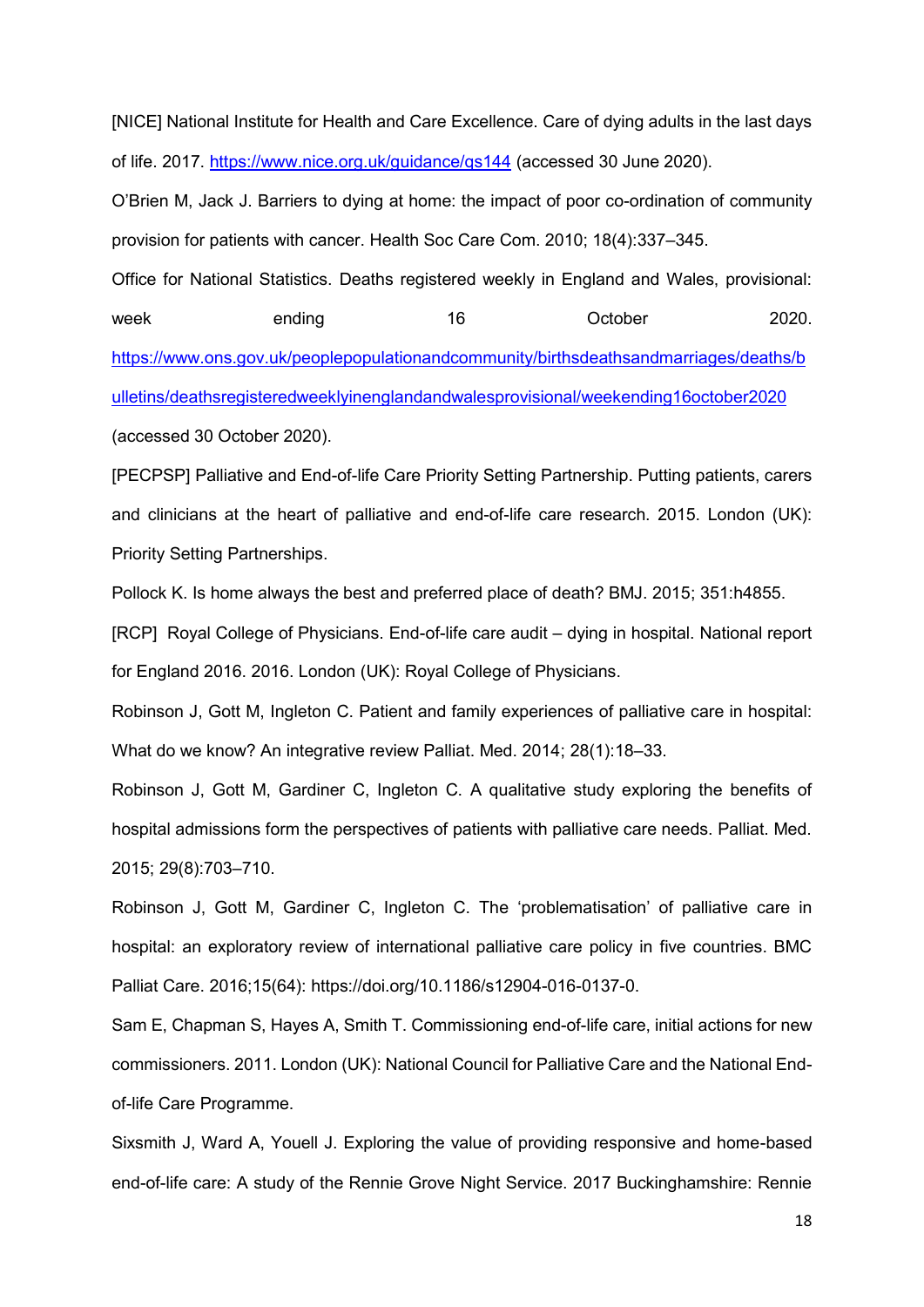Grove Hospice Care. <http://www.renniegrove.org/researchresults> (accessed 28 October 2020).

Sutradhar R, Barbera L, Seow H-Y. Palliative homecare is associated with reduced high- and low-acuity emergency department visits at the end-of-life: A population-based cohort study of cancer decedents. Palli Med. 2017; 31, 448-455. doi: 10.1177/0269216316663508.

Wilson DM, Birch S. Moving from place to place in the last year of life: A qualitative study identifying care setting transition issues and solutions in Ontario. Health Soc Care Community. 2018; 26(2):232-239.

Wright CM, Pharm B, Youens D, Moorin RE. Earlier initiation of community-based palliative care is associated with fewer unplanned hospitalizations and emergency department presentations in the final months of life: A population-based study among cancer decedents. J Pain Symptom Manage. 2018; 55: 745-754. doi: 10.1016/j.jpainsymman.2017.11.021.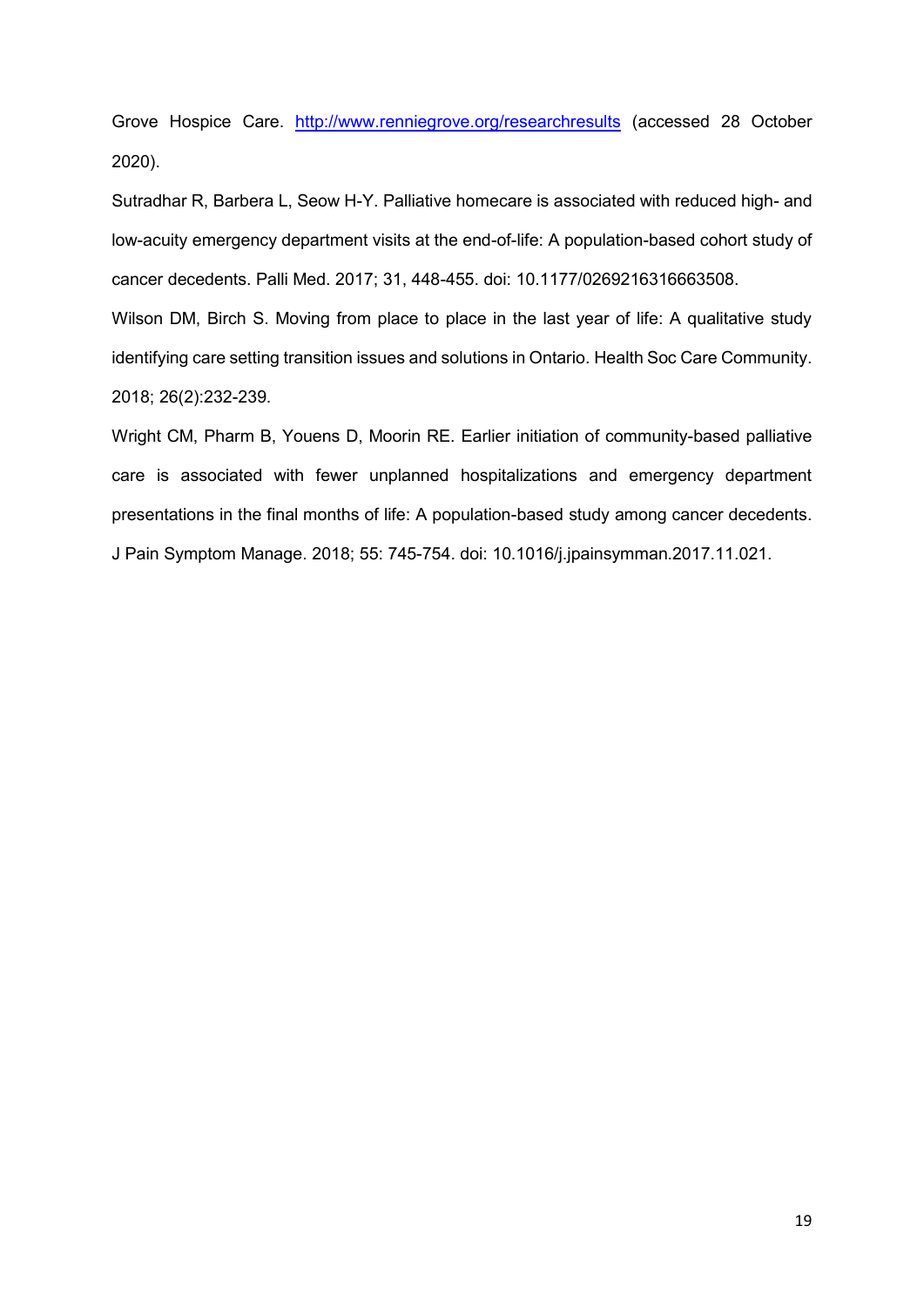Table 1 – Current family carer demographics

| Demographic                                       | No           |
|---------------------------------------------------|--------------|
| Gender                                            |              |
| Male                                              | 9            |
| Female                                            | 11           |
| Relationship to patient                           |              |
| Parent                                            | 4            |
| Spouse                                            | 15           |
| Not known                                         | $\mathbf{1}$ |
| Hospitalised when receiving care with the hospice |              |
| Yes                                               | 8            |
| No                                                | 12           |
| Type of contact with the hospice                  |              |
| Telephone and visit contact                       | 20           |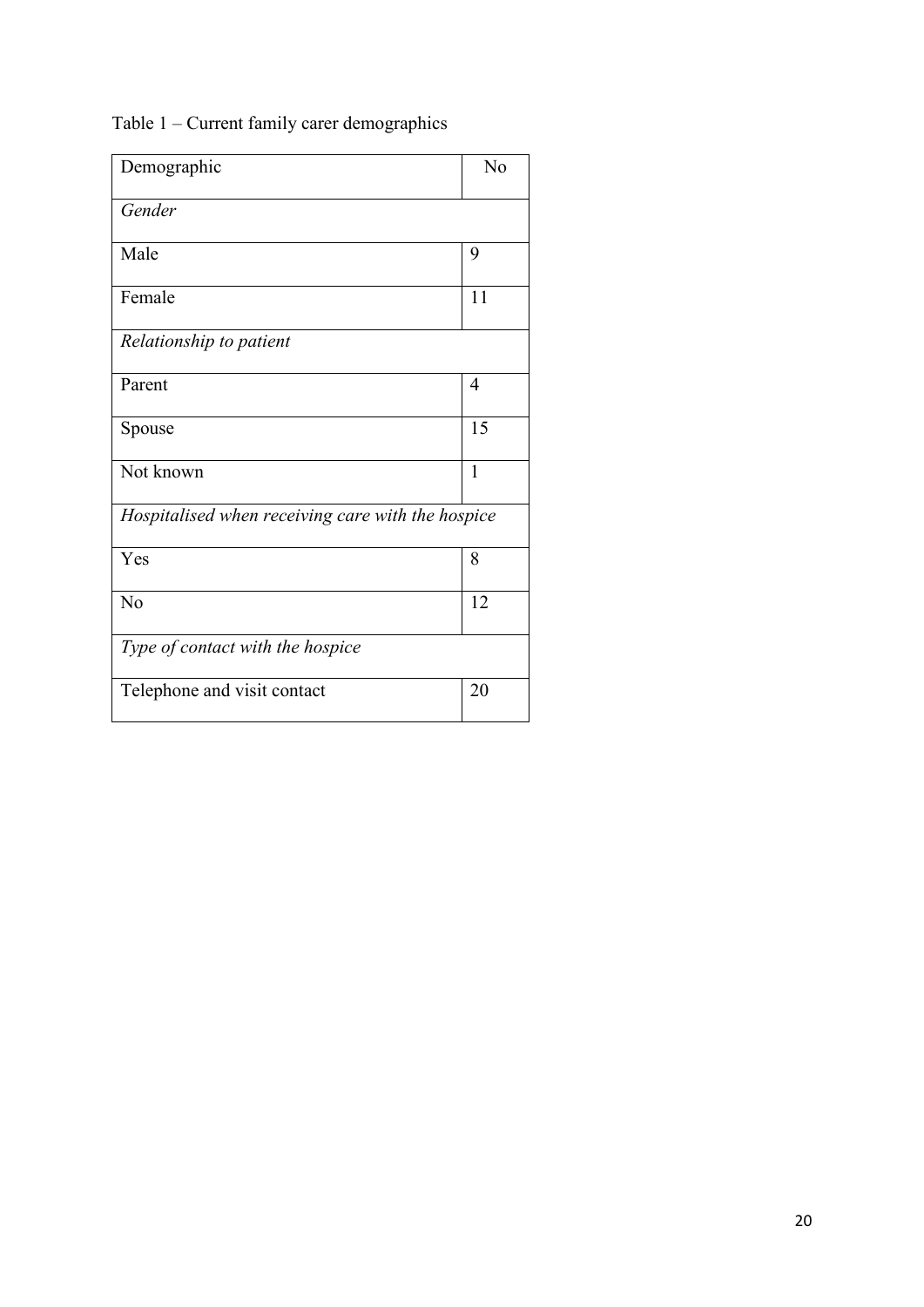Table 2 – Former family carer telephone interview demographics

| Demographic                                       | N <sub>o</sub> |
|---------------------------------------------------|----------------|
| Gender                                            |                |
| Male                                              | 5              |
| Female                                            | 13             |
| Relationship to patient                           |                |
| Parent                                            | 4              |
| Spouse                                            | 12             |
| Son/daughter/other family member                  | $\overline{2}$ |
| Hospitalised when receiving care with the hospice |                |
| Yes                                               | $\overline{2}$ |
| No                                                | 16             |
| Type of contact with the hospice                  |                |
| Telephone and visit contact                       | 18             |